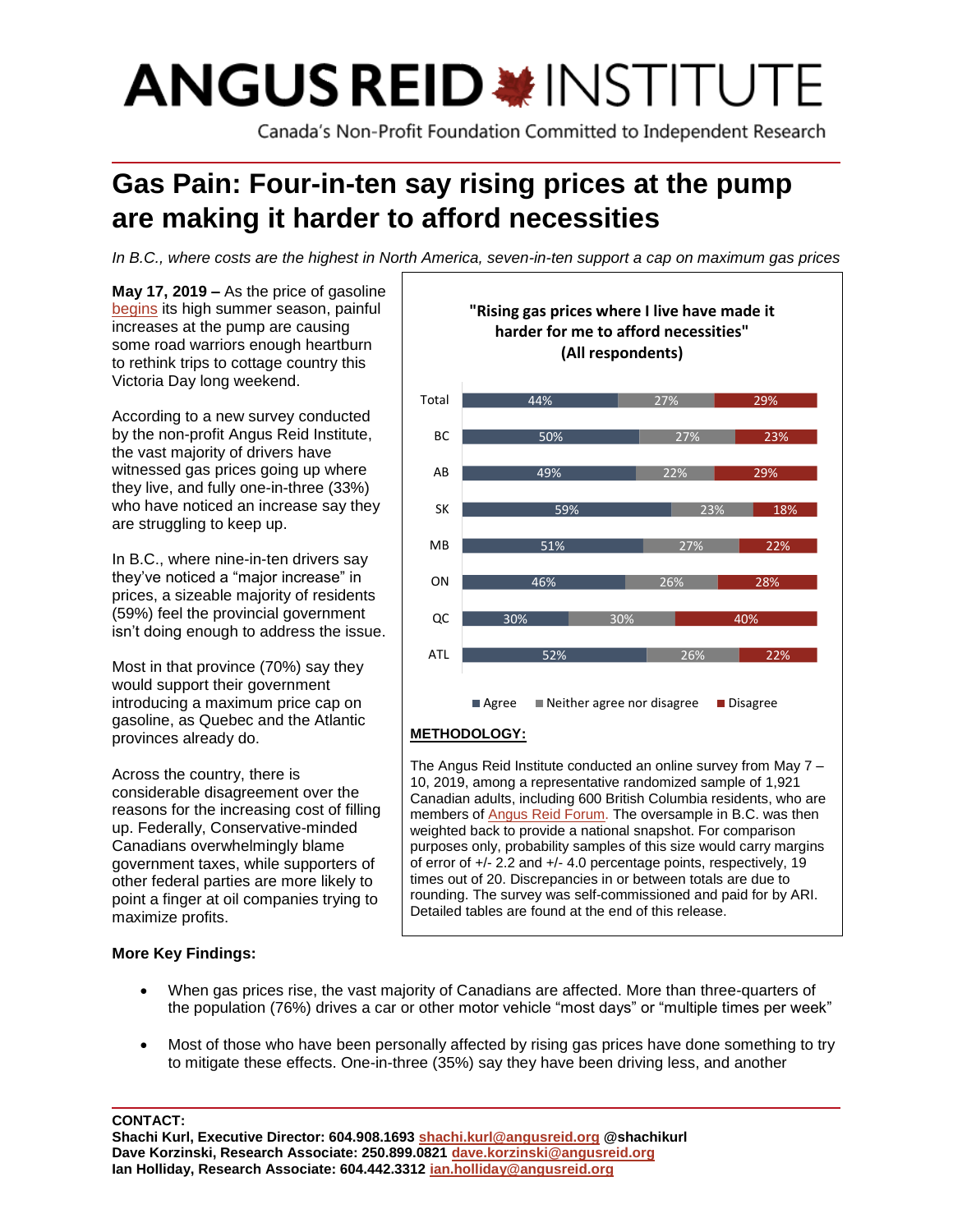

Page **2** of **11** quarter (26%) say they have been filling up less. Still others have traveled to other towns (18%) or across the U.S. border to buy gas (7%)

• Drivers living in rural areas and small towns are more likely to say they have noticed a major increase in gas prices where they live (75% say this). They're also more likely to say they've been struggling as a result (44%)

#### *About ARI*

*The Angus Reid Institute (ARI) was founded in October 2014 by pollster and sociologist, Dr. Angus Reid. ARI is a national, not-for-profit, non-partisan public opinion research foundation established to advance education by commissioning, conducting and disseminating to the public accessible and impartial statistical data, research and policy analysis on economics, political science, philanthropy, public administration, domestic and international affairs and other socio-economic issues of importance to Canada and its world.*

#### **INDEX:**

**Part 1: Most Canadians feeling the impact of high gas prices**

- **Relative severity varies across the country**
- **Changes in commuting behaviour and spending**
- **Who's to blame?**

**Part 2: The ongoing B.C.-Alberta divide**

- **Quebec sides with B.C., Rest of Canada with Alberta**
- **What should the B.C. government do?**

#### **Part 1: Most Canadians feeling the impact of high gas prices**

Unlike with many economic goods, consumer demand for gas is relatively inelastic. Most people – and certainly people who depend on an automobile as their primary transportation method – have to buy a fairly consistent amount of gas, regardless of how much it costs.

Nationally, three-in-four Canadians (76%) drive a car or other motor vehicle "most days" or "multiple times per week." Despite the increasing popularity of electric vehicles, 96 per cent of drivers surveyed say they still rely on a vehicle with a gas tank. In fact, only 1 per cent of Canadian drivers say they use a fully electric vehicle (see [comprehensive tables](http://angusreid.org/wp-content/uploads/2019/05/2019.05.16_Gas-Prices_Demo-Release-Tables.pdf) for greater detail).

**Related – Canadians [charged up about electric vehicle incentives, but price point still causes](http://angusreid.org/electric-vehicles/)  [buyers to lose the spark](http://angusreid.org/electric-vehicles/)**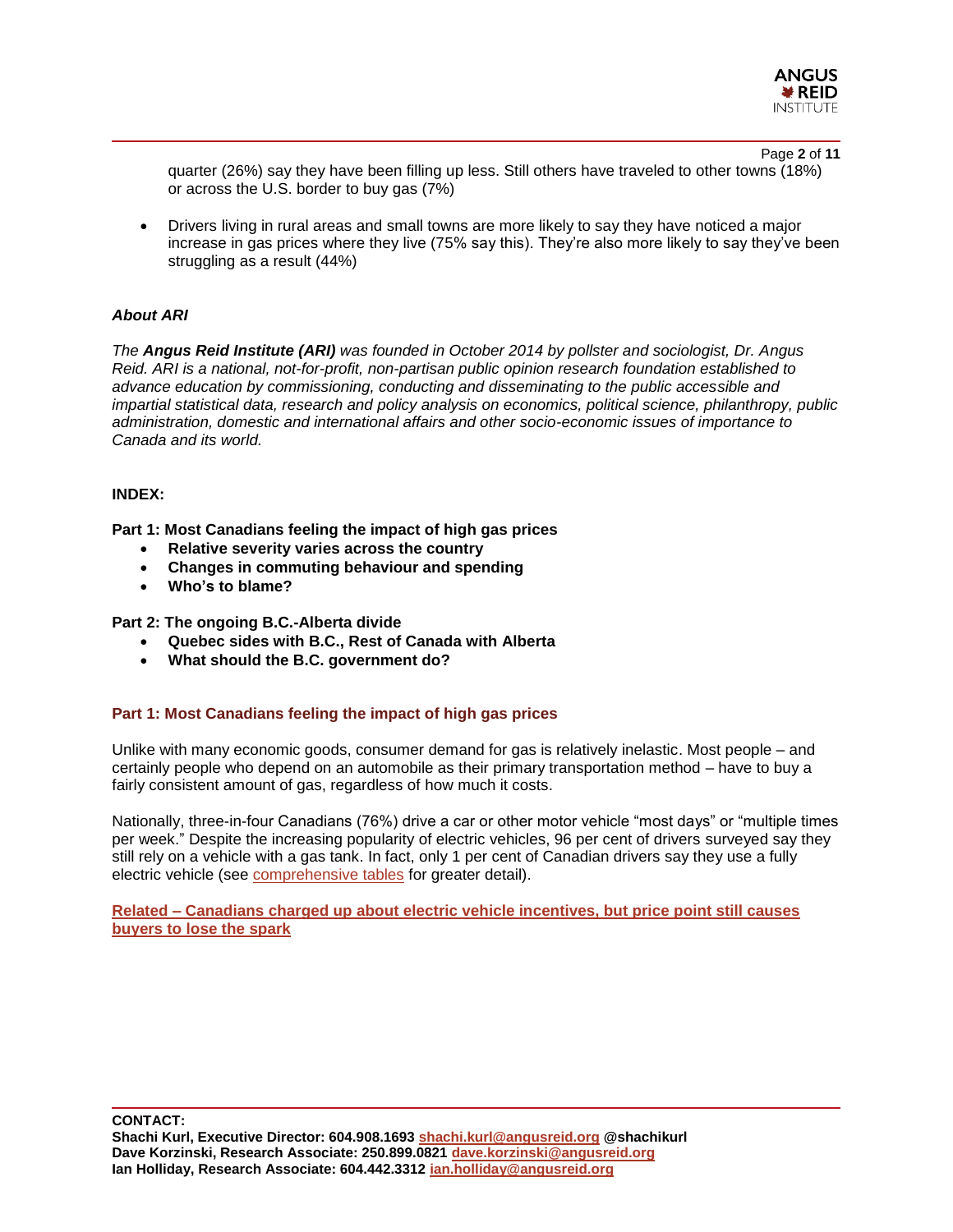

Page **3** of **11**



### **How often, if at all, do you drive a car or other motor vehicle (e.g. truck, motorcycle, etc.)? [All Respondents, n = 1921]**

#### **Relative severity varies across the country**

Over the last three months, seven-in-ten (69%) drivers report having witnessed a major increase in the price they pay at the pump. In B.C., nine-in-ten (90%) drivers report experiencing a major increase, while Albertans are split between those noticing a "major" (46%) and "minor" (43%) increase. The rest of the country, meanwhile, largely reflects national averages, with most drivers noticing a major price increase:



#### **Thinking specifically about the community or city where you live, which statement best describes the price you have paid for gasoline over the last three months? [Drives a vehicle with a gas tank/hybrid, n=1686]**

\*Small sample size

#### **CONTACT:**

**Shachi Kurl, Executive Director: 604.908.1693 [shachi.kurl@angusreid.org](mailto:shachi.kurl@angusreid.org) @shachikurl Dave Korzinski, Research Associate: 250.899.0821 [dave.korzinski@angusreid.org](mailto:dave.korzinski@angusreid.org) Ian Holliday, Research Associate: 604.442.3312 [ian.holliday@angusreid.org](mailto:ian.holliday@angusreid.org)**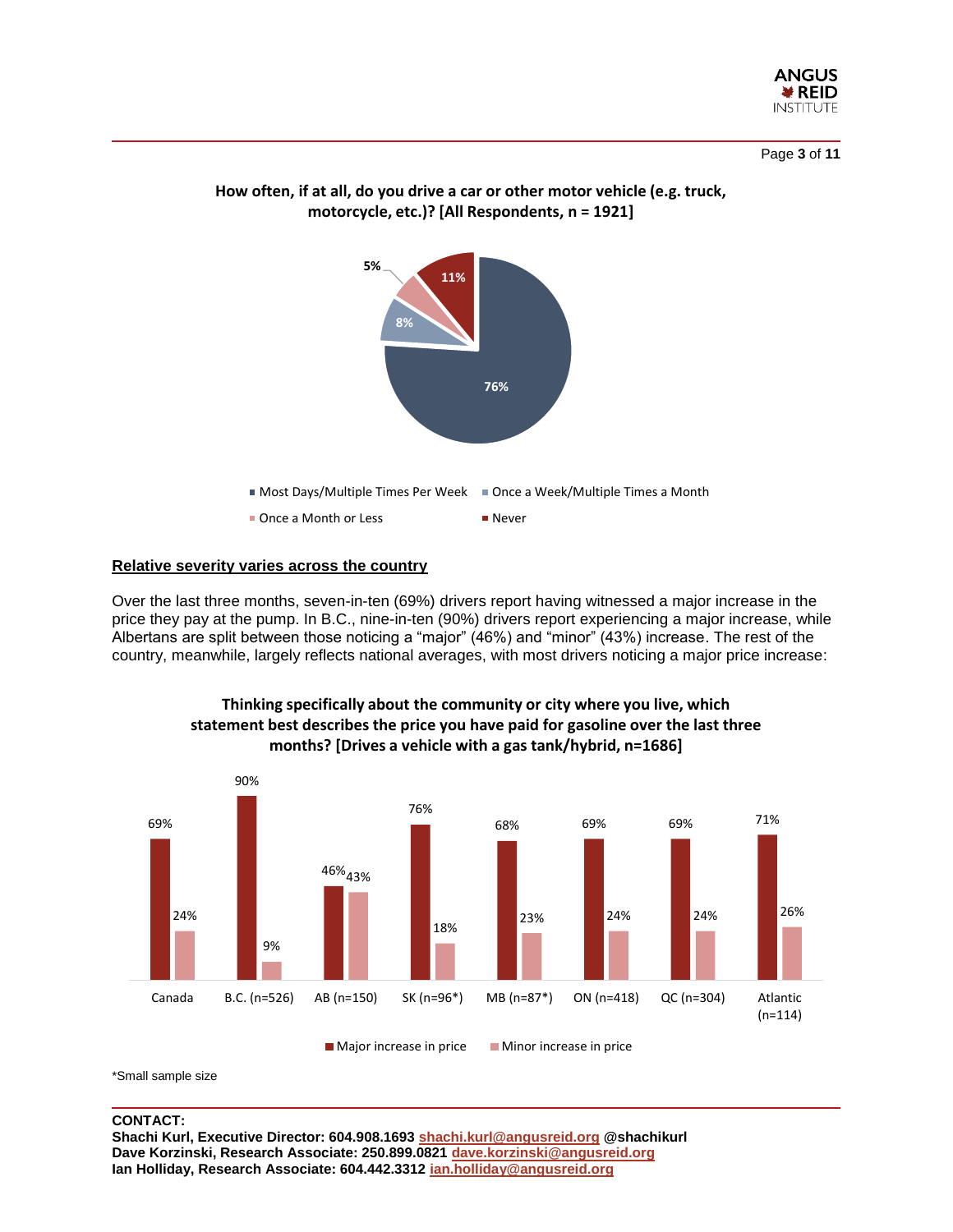

#### Page **4** of **11**

Those who have noticed increases are also nearly unanimous in saying it has had an impact on their own wallets (89% say this), with about one-in-three (33%) explicitly saying they are struggling to afford gas. This sentiment is most pronounced among lower-income drivers and among those living in rural areas or small towns (see [comprehensive tables](http://angusreid.org/wp-content/uploads/2019/05/2019.05.16_Gas-Prices_Demo-Release-Tables.pdf) for greater detail).



**How has this price increase affected you personally, if at all? [Drives vehicle and mentions increase, n=1572]**

Not at all - I can afford to pay a higher price for gas

When it comes to juggling expenses, there's a massive divide between those struggling to afford gas and those less affected. More than two-in-five (44%) Canadians say rising gas prices have made it harder for them to afford necessities. This jumps to 86 per cent among those struggling to afford gas:



**Rising gas prices where I live have made it harder for me to afford necessities... [All Respondents, n=1921]** 

#### **CONTACT:**

**Shachi Kurl, Executive Director: 604.908.1693 [shachi.kurl@angusreid.org](mailto:shachi.kurl@angusreid.org) @shachikurl Dave Korzinski, Research Associate: 250.899.0821 [dave.korzinski@angusreid.org](mailto:dave.korzinski@angusreid.org) Ian Holliday, Research Associate: 604.442.3312 [ian.holliday@angusreid.org](mailto:ian.holliday@angusreid.org)**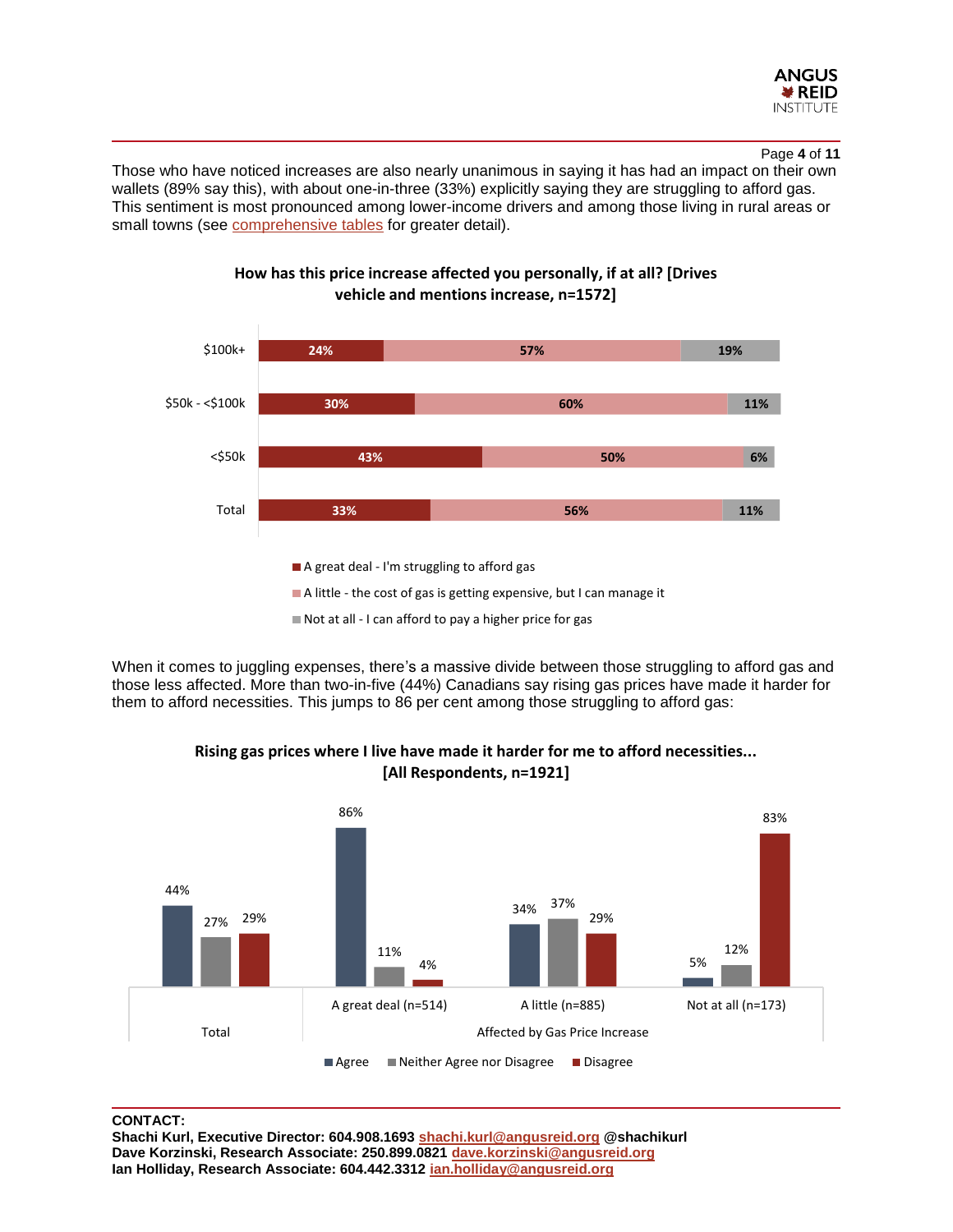

Page **5** of **11**

#### **Changes in commuting behaviour and spending**

Most drivers personally affected by rising gas prices (59%) say they've changed their behaviour as a result. For more than one-in-three (35%), it's meant reducing their daily driving, while one-in-four (26%) report purchasing less gas. Smaller proportions have taken more significant measures, such as using public transit more often or travelling elsewhere to fill up (see [comprehensive tables](http://angusreid.org/wp-content/uploads/2019/05/2019.05.16_Gas-Prices_Demo-Release-Tables.pdf) for greater detail).

In British Columbia, where gas prices in Metro Vancouver recently hit and exceeded \$1.70 per litre – the [highest in North America](https://vancouversun.com/news/local-news/record-high-gas-prices-not-leaving-a-lot-of-consumer-love-left-for-stations) – drivers are more likely than most Canadians to have changed their commuting behaviour and spending in the past three months. This is especially true of travelling across the U.S. border to buy gas, an option readily available to much of the province's population:



Again, British Columbians are more likely to have made changes to their behaviour in response to rising gas prices. Seven-in-ten (71%) who report feeling the pain of increasing gas prices say they have made at least one of the changes canvassed in this survey. In some ways, this follows the logic of carbon pricing: that is, if it's expensive to burn carbon, people will be more likely to find ways to avoid doing so: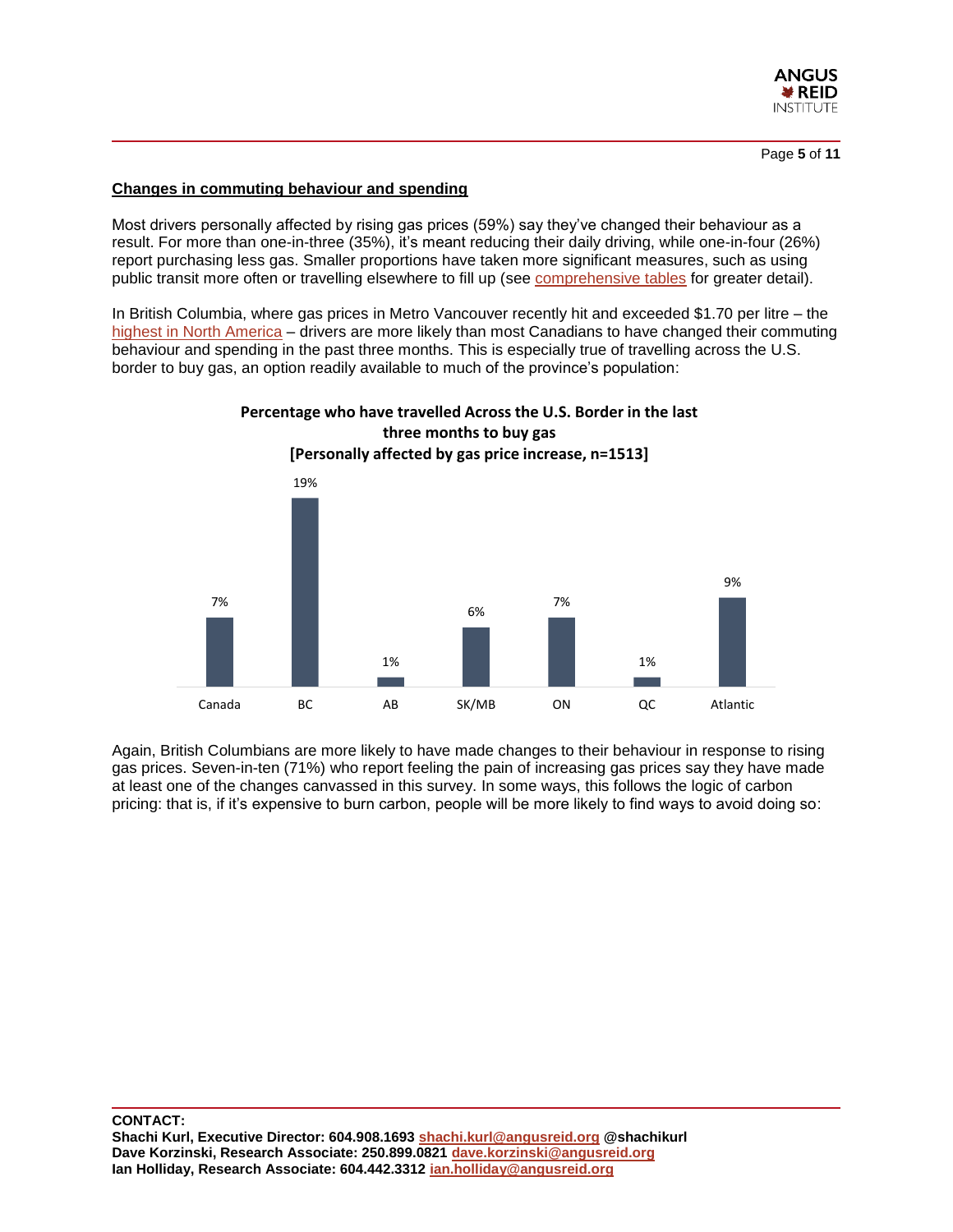#### Page **6** of **11**

| Have you done any of the following in the last 3 months? (Asked of those who say<br>they have been affected by rising gas prices, n=1513) |                        |                    |                    |                       |             |             |                     |  |  |  |  |  |
|-------------------------------------------------------------------------------------------------------------------------------------------|------------------------|--------------------|--------------------|-----------------------|-------------|-------------|---------------------|--|--|--|--|--|
|                                                                                                                                           | <b>Total</b><br>(1513) | Region             |                    |                       |             |             |                     |  |  |  |  |  |
|                                                                                                                                           |                        | <b>BC</b><br>(488) | <b>AB</b><br>(130) | <b>SK/MB</b><br>(165) | ON<br>(372) | QC<br>(281) | <b>ATL</b><br>(105) |  |  |  |  |  |
| Reduced your daily driving                                                                                                                | 35%                    | 45%                | 31%                | 30%                   | 33%         | 33%         | 48%                 |  |  |  |  |  |
| Bought less gas                                                                                                                           | 26%                    | 32%                | 16%                | 22%                   | 26%         | 28%         | 34%                 |  |  |  |  |  |
| Travelled to a different town/city<br>to buy gas                                                                                          | 18%                    | 25%                | 10%                | 7%                    | 20%         | 22%         | 12%                 |  |  |  |  |  |
| Used public transit more often                                                                                                            | 9%                     | 13%                | 7%                 | 5%                    | 10%         | 11%         | 5%                  |  |  |  |  |  |
| Travelled across the U.S. border<br>to buy gas                                                                                            | 7%                     | 19%                | 1%                 | 6%                    | 7%          | 1%          | 9%                  |  |  |  |  |  |
| Any of the above                                                                                                                          | 59%                    | 71%                | 47%                | 46%                   | 57%         | 64%         | 68%                 |  |  |  |  |  |

#### **Who's to Blame?**

Nationally, Canadians are split between blaming government taxes (43%) and oil companies (39%) most for the current rise in gas prices, with a smaller proportion (18%) attributing the increase primarily to economic market forces.

Resentment towards oil companies is driven largely by people in Quebec, where a full majority (55%) say corporate interests are to blame. The only other province where those blaming oil companies outnumber those blaming government is B.C., though respondents there are more divided than Quebecers, overall.

Meanwhile, resentment towards government taxes is most concentrated in Saskatchewan, Manitoba and Ontario – all provinces where conservative premiers have launched [legal challenges](https://www.cbc.ca/news/canada/manitoba/manitoba-carbon-tax-court-challenge-1.5083170) against Ottawa's recently implemented federal carbon tax.

**Related – [Carbon Pricing: Rebate announcement tips opinion in favour of federal plan, slim](http://angusreid.org/carbon-pricing-rebate/)  [majority now support it](http://angusreid.org/carbon-pricing-rebate/)**

This sentiment is also relatively high in Alberta, where Premier Jason Kenney has vowed to scrap the provincial carbon tax introduced by his predecessor. That said, Albertans are also more likely than residents of any other province to select the third option – economic market forces – as the main cause of rising gas prices.

**CONTACT:**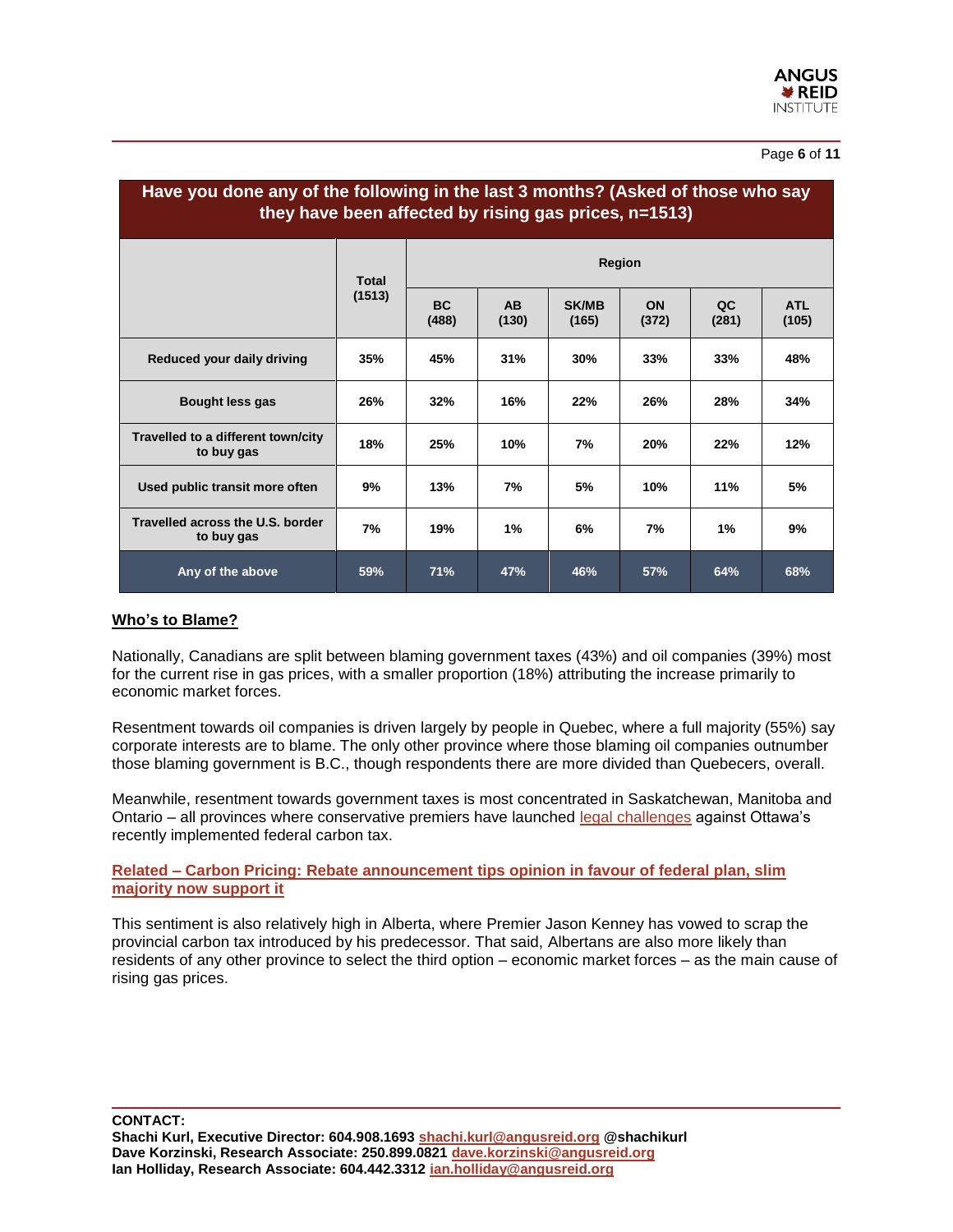#### Page **7** of **11**

| Which do you think is most responsible for the current rise in gas prices? |                 |                    |                    |                    |                    |                    |             |                          |  |  |  |  |
|----------------------------------------------------------------------------|-----------------|--------------------|--------------------|--------------------|--------------------|--------------------|-------------|--------------------------|--|--|--|--|
|                                                                            | Total<br>(1921) | Region             |                    |                    |                    |                    |             |                          |  |  |  |  |
|                                                                            |                 | <b>BC</b><br>(600) | <b>AB</b><br>(157) | <b>SK</b><br>(101) | <b>MB</b><br>(100) | <b>ON</b><br>(479) | QC<br>(357) | <b>Atlantic</b><br>(127) |  |  |  |  |
| Government Taxes (e.g. transit<br>tax, carbon tax, etc.)                   | 43%             | 37%                | 47%                | 63%                | 54%                | 51%                | 27%         | 44%                      |  |  |  |  |
| <b>Oil Companies' Desire to</b><br><b>Maximize Profit</b>                  | 39%             | 47%                | 24%                | 20%                | 39%                | 33%                | 55%         | 34%                      |  |  |  |  |
| <b>Economic Market Forces</b>                                              | 18%             | 16%                | 29%                | 17%                | 7%                 | 16%                | 18%         | 22%                      |  |  |  |  |

Political identity is also a significant driver of opinion on gas price issues. Canadians who would consider voting federally for the Conservative Party of Canada in a future election are at least three times more likely than those in any other federal party's sphere to say government taxes are most responsible for the current rise in gas prices (see political sphere methodology at the end of this report):



**Which do you think is most responsible for the current rise in gas prices? [All Respondents, n = 1921]**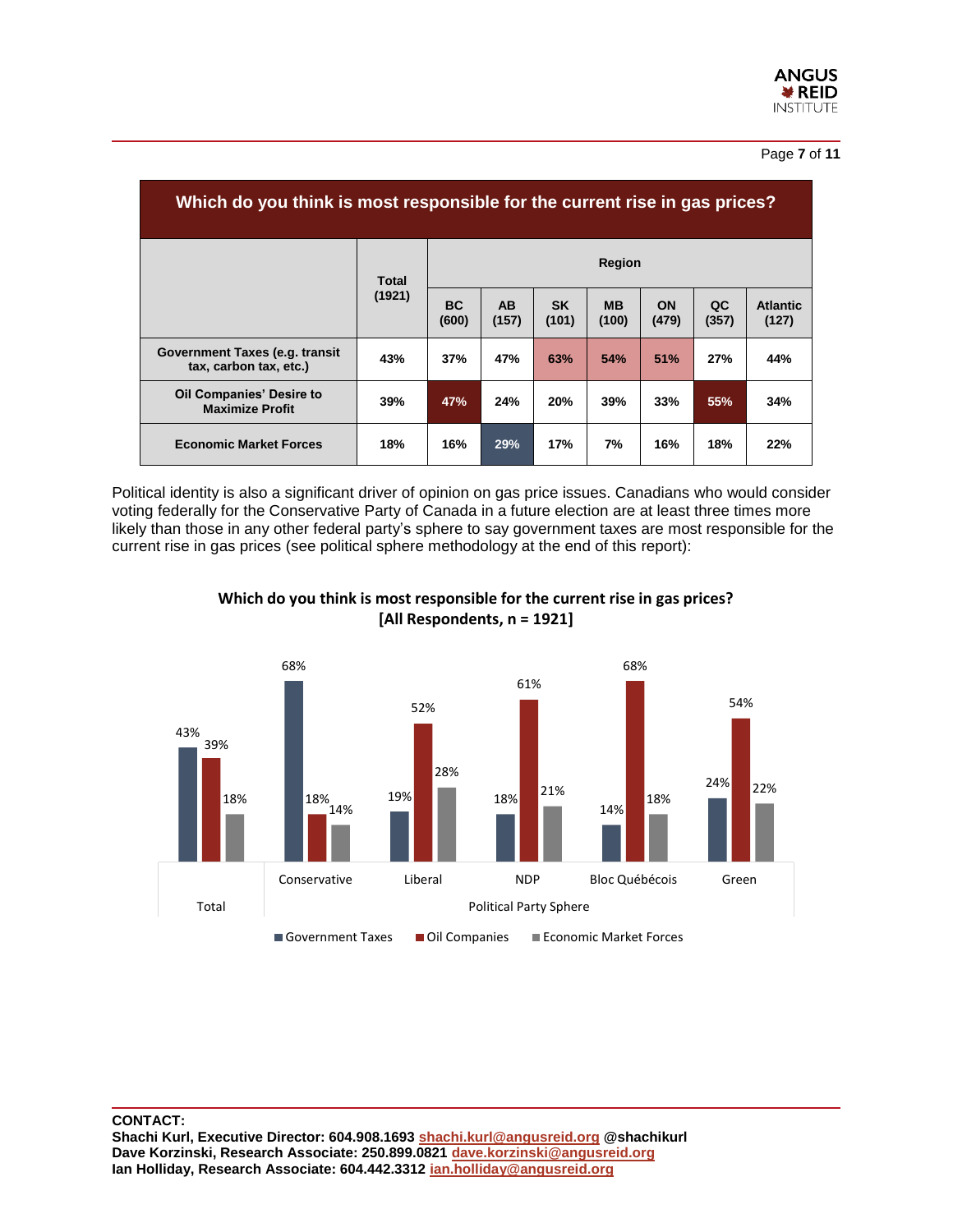

#### **Part 2: The ongoing B.C.-Alberta divide**

#### **Quebec sides with B.C., Most other provinces with Alberta**

As gas prices rose in recent months, Kenney was quick to point out that B.C. [gets much of its supply](https://bc.ctvnews.ca/you-are-being-sued-b-c-taking-alberta-to-court-over-law-that-could-cut-gas-exports-1.4403294) of gasoline via the Trans Mountain pipeline. Kenney suggested that B.C. should drop its longstanding opposition to the pending expansion of the pipeline in order to reduce gas prices in the long term (though [some analysts say t](https://www.theglobeandmail.com/canada/article-no-guarantee-trans-mountain-pipeline-will-relieve-bc-gas-prices/)he expansion project wouldn't necessarily affect prices in B.C.), and his government recently proclaimed a new law allowing it to restrict oil and gas shipments to other provinces.

Respondents to this poll were given the following description of the debate over this legislation:

*On April 30, the new Alberta government under [Premier] Jason Kenney proclaimed law that allows the province to restrict its oil and gas shipments to other provinces.* 

*Kenney argues this law is necessary to protect Alberta's economic interests and that the government of B.C. under [Premier] John Horgan has kept gas prices high by blocking oil projects.*

*The B.C. government is challenging the law in court, arguing that it is unconstitutional. Horgan argues his government is protecting British Columbians and the coastline.* 

When asked to choose a side in this debate, Canadians are virtually split. Just over half (52%) side with Alberta nationally. Quebec is the only province, outside of B.C. itself, to side with Horgan's government. Ontarians are almost evenly divided:



This finding highlights some broader divides between British Columbian and Albertans in terms of environmental issues. Albertans are more than twice as likely as the general Canadian public to consider "Energy – Oil & Gas/Pipelines" a high political priority, with more than half (54%) citing it as one of the top three issues facing their province.

#### **CONTACT:**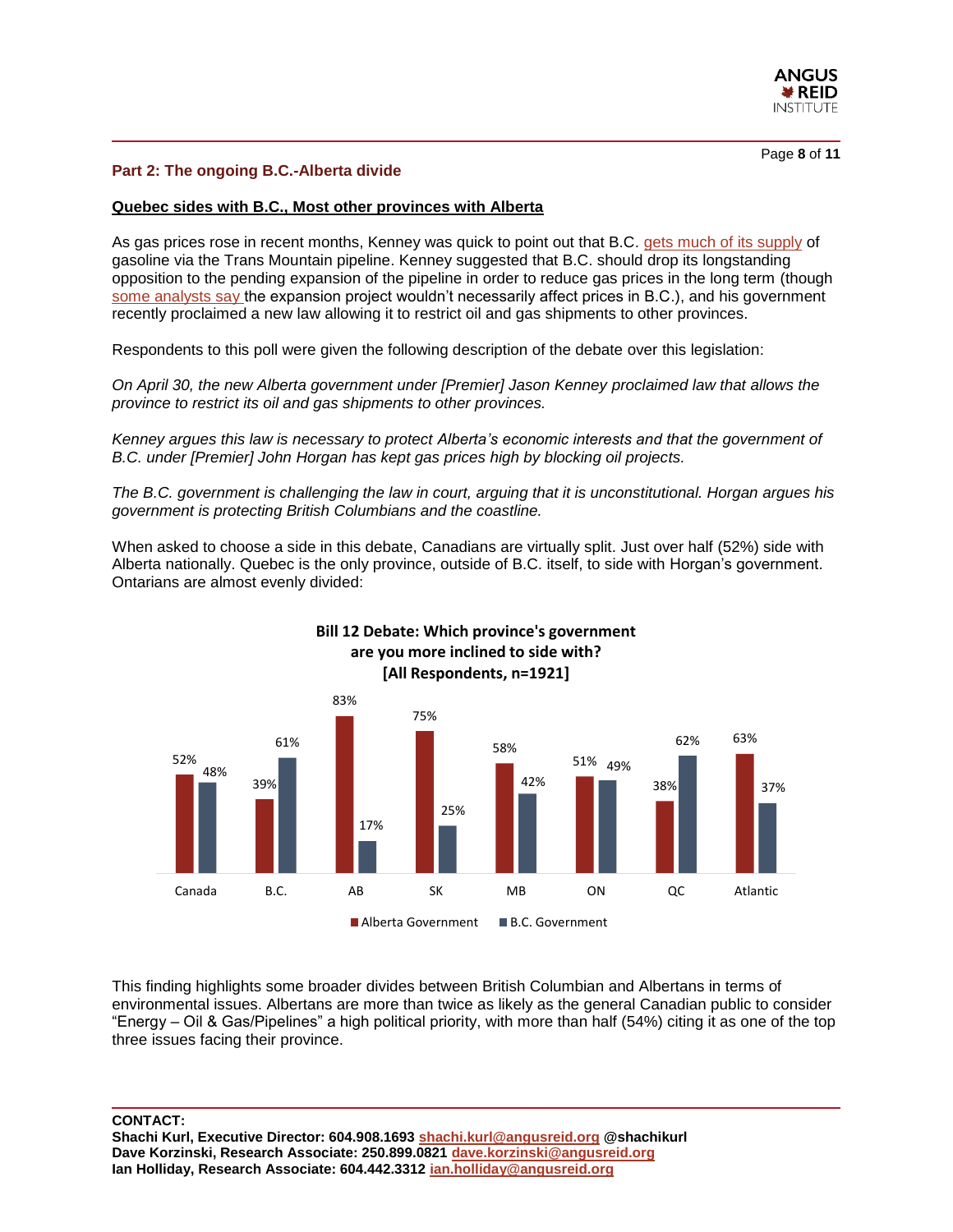

Page **9** of **11**

Conversely, British Columbians (29%) are second only to Quebecers (40%) in identifying "Environment/Climate Change" as a top issue. At the same time, they are almost equally likely (31%) to cite "Energy – Oil & Gas/Pipelines," though possibly for different reasons than Albertans do.

#### **Related – Trans [Mountain troubles: Alberta-B.C. pipeline battle splits Canadians down the middle](http://angusreid.org/alberta-bc-transmountain-dispute/)**

There is also a partisan divide on this issue. Those who are considering the federal Conservatives in a future election overwhelmingly side with Alberta, whereas three-in-four members of other parties' spheres side with British Columbia:



# **Bill 12: Suppose you had to choose a side in this debate. Which province's government would you be more inclined to side with? [All Respondents,**

#### **What should the B.C. government do?**

Generally speaking, provincial governments have limited control over gas prices, as these are largely determined by the global market for crude oil. Nevertheless, [public pressure](https://www.cbc.ca/news/canada/british-columbia/unclear-what-solutions-could-come-from-gas-price-inquiry-1.5128519) has mounted on the NDP government in B.C. to directly involve itself in regulating the price of gas, as [Quebec and the Atlantic](https://www.consumerscouncil.com/index.cfm?id=13904) [provinces already do.](https://www.consumerscouncil.com/index.cfm?id=13904) 

The majority of (59%) British Columbians say their government isn't doing enough to address gas prices, with this sentiment most intensely felt in rural areas and small towns: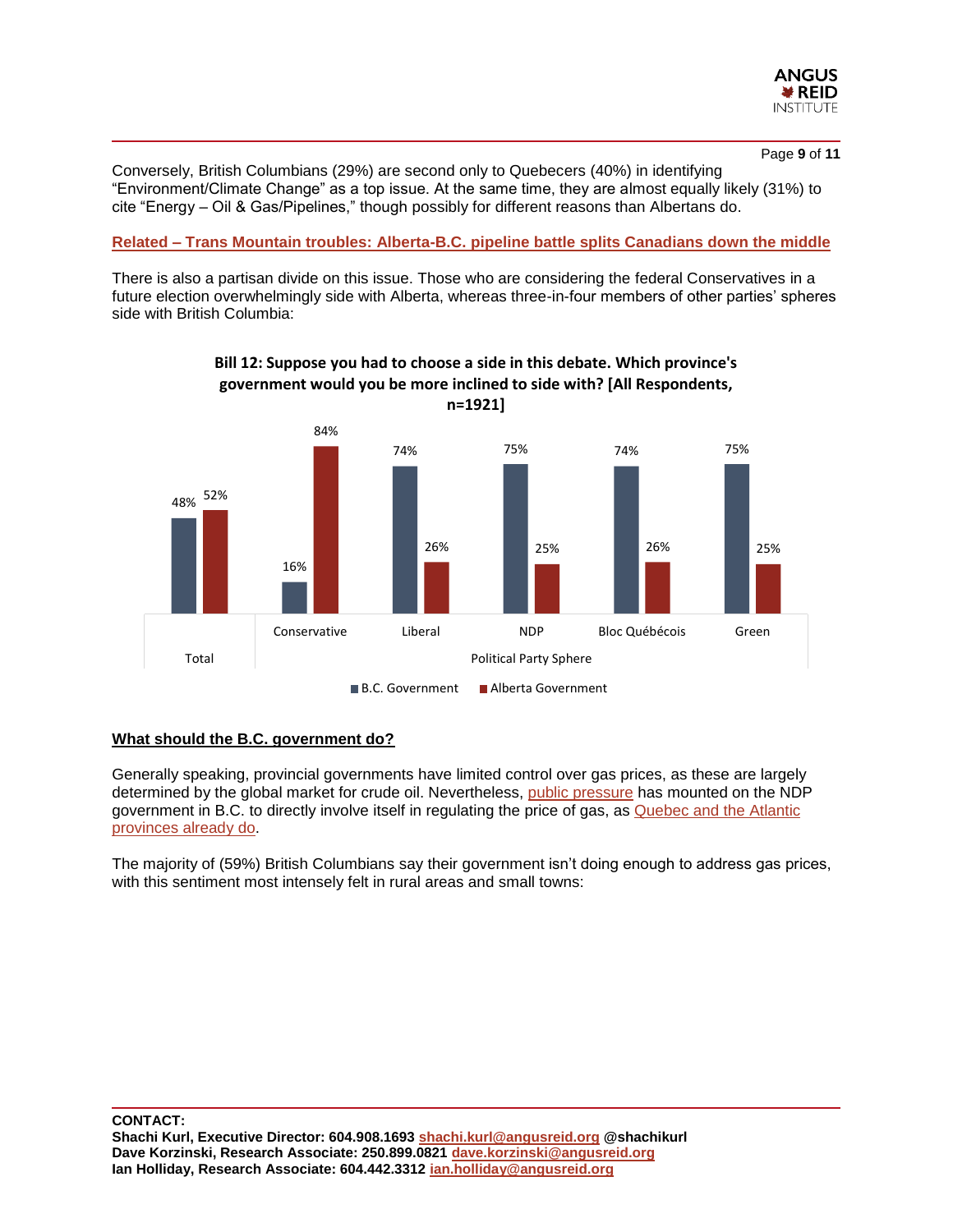

Page **10** of **11**





■ Agree Neither Agree nor Disagree Disagree

Notably, support for a maximum price cap on gas is broad based. Seven-in-ten British Columbians across virtually all demographic groups and geographic communities back the idea (see [comprehensive tables](http://angusreid.org/wp-content/uploads/2019/05/2019.05.16_Gas-Prices_Demo-Release-Tables.pdf) for greater detail).

Another option suggested to the Horgan government has been dropping its opposition to the Trans Mountain Pipeline expansion. British Columbians are less sure if twinning the pipeline would actually help lower gas prices in the province, although more agree than disagree (45% vs. 30%) that it would. Those who live in rural or suburban areas agree by a 2:1 margin, whereas urbanites are evenly split:



#### **Expanding the Trans Mountain Pipeline would help lower gas prices in B.C. (BC Respondents, n=600)**